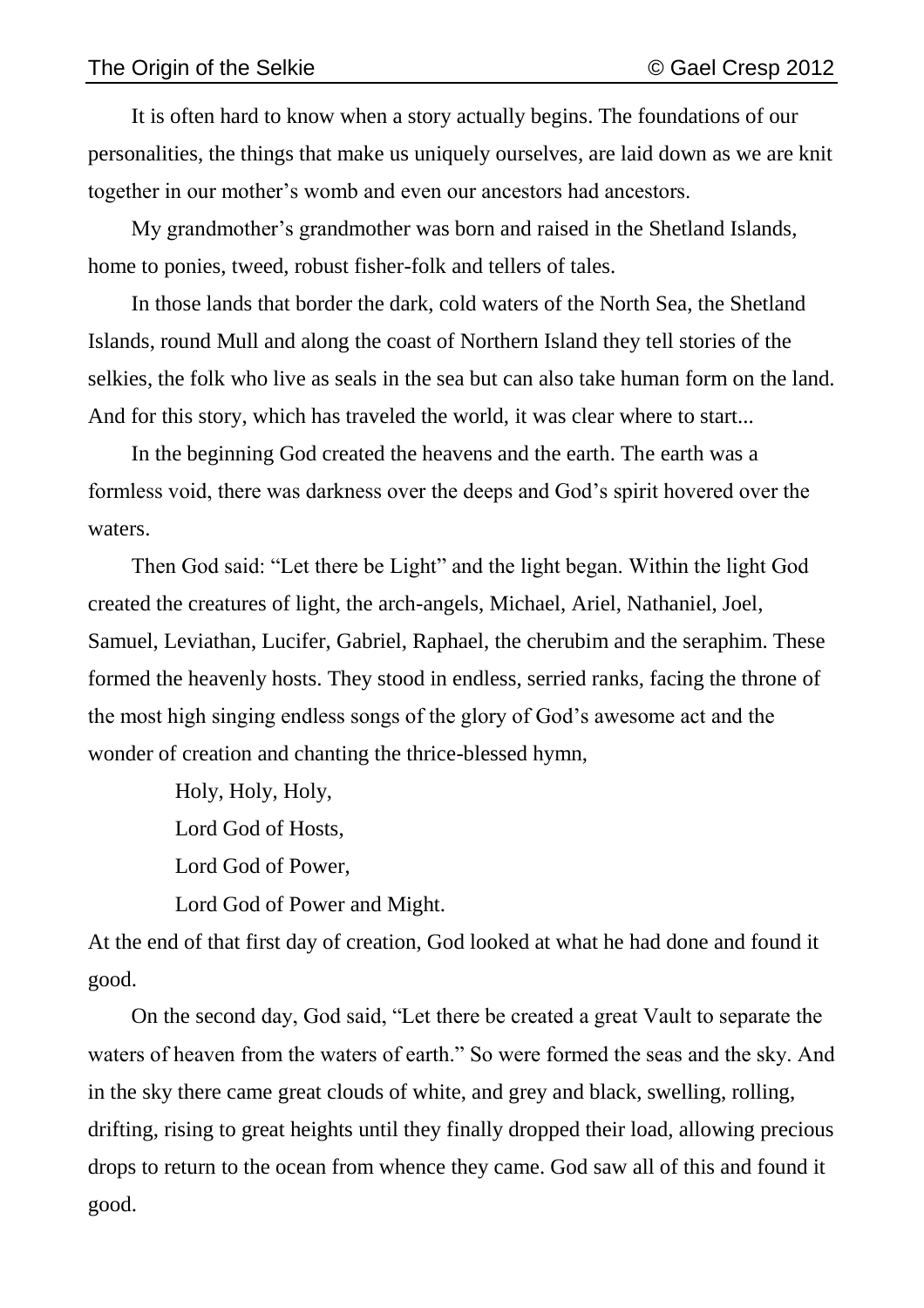The third day began with the sound of gentle rain and God said, "Let land appear to separate the waters of sea and bay, strait and ocean, land with hills and valleys, cliffs and crags, rolling plains and plateau, deserts of sand and expanses of swamp. Upon the land let there be vegetation – seed bearing plants and trees heavy with fruit, swelling roots, creepers, bushes, grasses." And so were born the callistemon, wattle, yams and the sweeping gums. This too, God saw and found good.

On the fourth day God said, "Let there be two great lights. Let them divide day from night and indicate festivals days and years. Let the greater of them govern the day and the lesser the night, so that they bring comfort to all the living creatures." When God saw the sun and moon, he saw they were good.

When the sun rose on the fifth day God spoke again. "Let the waters team with living creatures, let birds fly above the land, let the earth team with beasts, cattle and reptiles; all things with hide, fur, feather, shells, fins and scales."

Into existence came the penguin, the whale, the eagle, gannet and pelican, the turtle, the kangaroo, quoll, echidna and the wallaby. These creatures immediately set about finding mates, building nests, digging burrows and finding shelters in which to raise their young. God was once again pleased with what had been wrought.

Then, on the sixth day, God spoke the last act of creation. "Let us create beings in our own image to be masters of all creation and to live in paradise." Thus were the first humans created. Male and female he created them so that they might be companions for each other and live in peace and harmony. God brought before them all the birds of the air, creatures of the land and dwellers of the sea that each could be named. People were then given the freedom of the earth, to increase and multiply, to fill the earth and to enjoy all of its bounty. There was only the fruit of the one tree, the tree of knowledge, which God required to be kept only to him.

And God saw that it was good, very good so on the seventh day God rested. But the damage had been done.

The first stirrings came when Lucifer wondered why God need to create the earth when he had the heavenly hosts singing praises and glorifying him. But his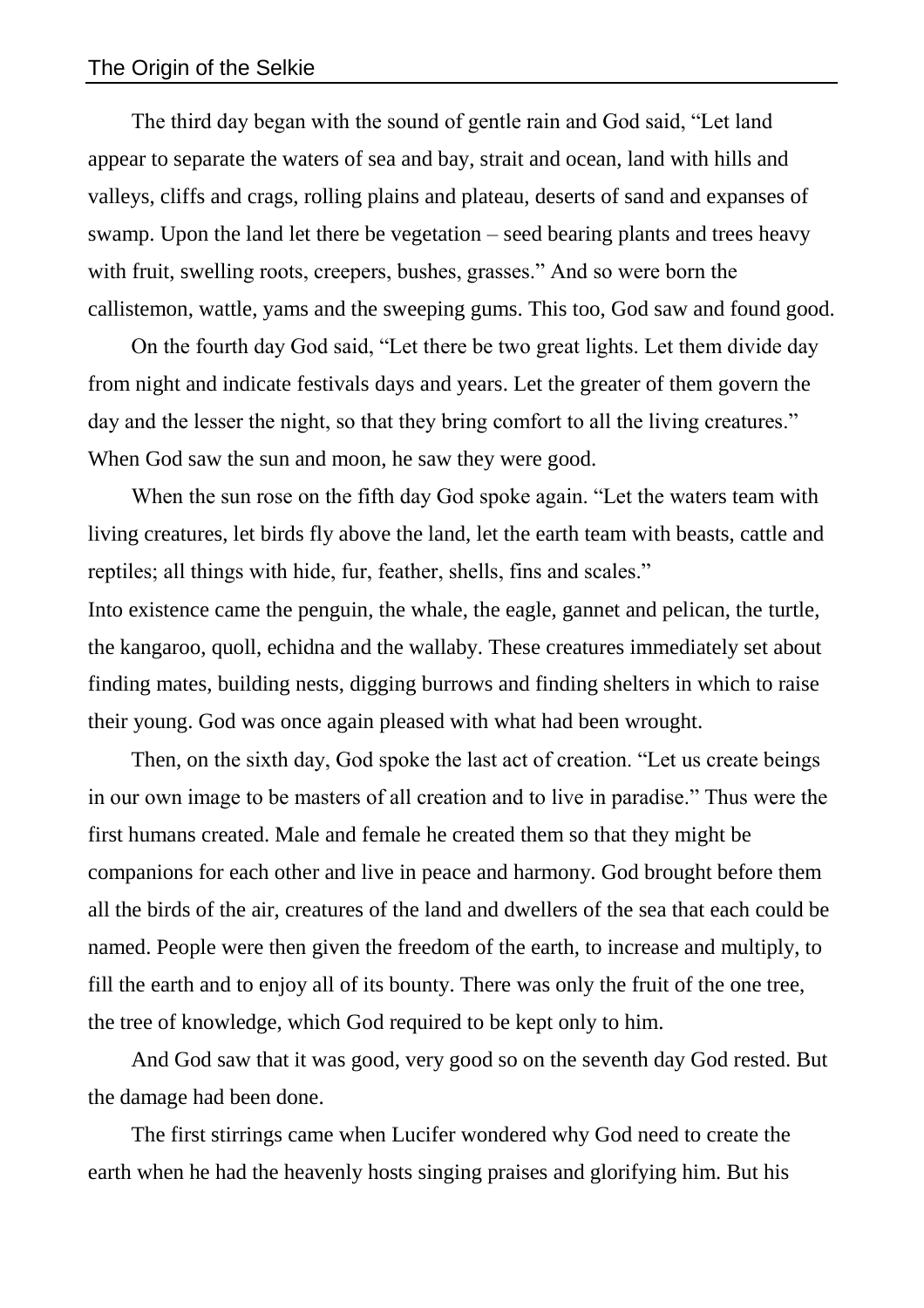impetus to action, his tipping point, was the news that mankind was to be "master of all creation".

Lucifer bided his time, quietly, slowly, carefully gathering around him a cohort of like-minded angels. And as is the nature of such things, eventually matters came to a head.

Lucifer and his band marched upon the Throne of the Most High and challenged him. Michael, Raphael, Gabriel, other arch-angles and the cherubim and seraphim joined in the battle that raged through the heavens. Michael and Lucifer fought with all their power and might and in the end Lucifer and his companions were defeated, cast out of the companionship and radiance of heaven into the darkness of hell where there is "weeping and gnashing of teeth".

Lucifer immediately set about seducing mankind from paradise – like a jealous child saying "If I can't have it, no one else will!" - but that is a story for another day. Meanwhile back in heaven, God and the victorious angels were faced with the problem of the bystanders. You'll have observed them in every situation. They're the ones who wait to see who is going to win, or what the outcome will be before taking sides.

You can imagine that, even in forgiving, all-accepting heaven, there still were a lot of heightened tempers and emotions. The consequence of this was the banishment of these bystanders. They were not exiled to the darkness but rather cast to the earth. They were not to live and die like the other inhabitants of earth but to live in parallel and overlapping worlds with their own lore, joys and sorrows. Those who fell on the land become the fairies and the ones who fell on the sea and became the selkies.

For many years the selkies enjoyed the freedom of the water, their sense of weightlessness, for to turn and twist, dive and rise was almost like flying. But seal throats are not adapted for singing and flippers are not for dancing. So they left the sea, to throw off their seal skins and dance upon the shore, that strip that is neither sea nor land and as they danced they raised their voices in heavenly music. They sang the songs of creation as only those who have lost paradise can sing of the paradise lost.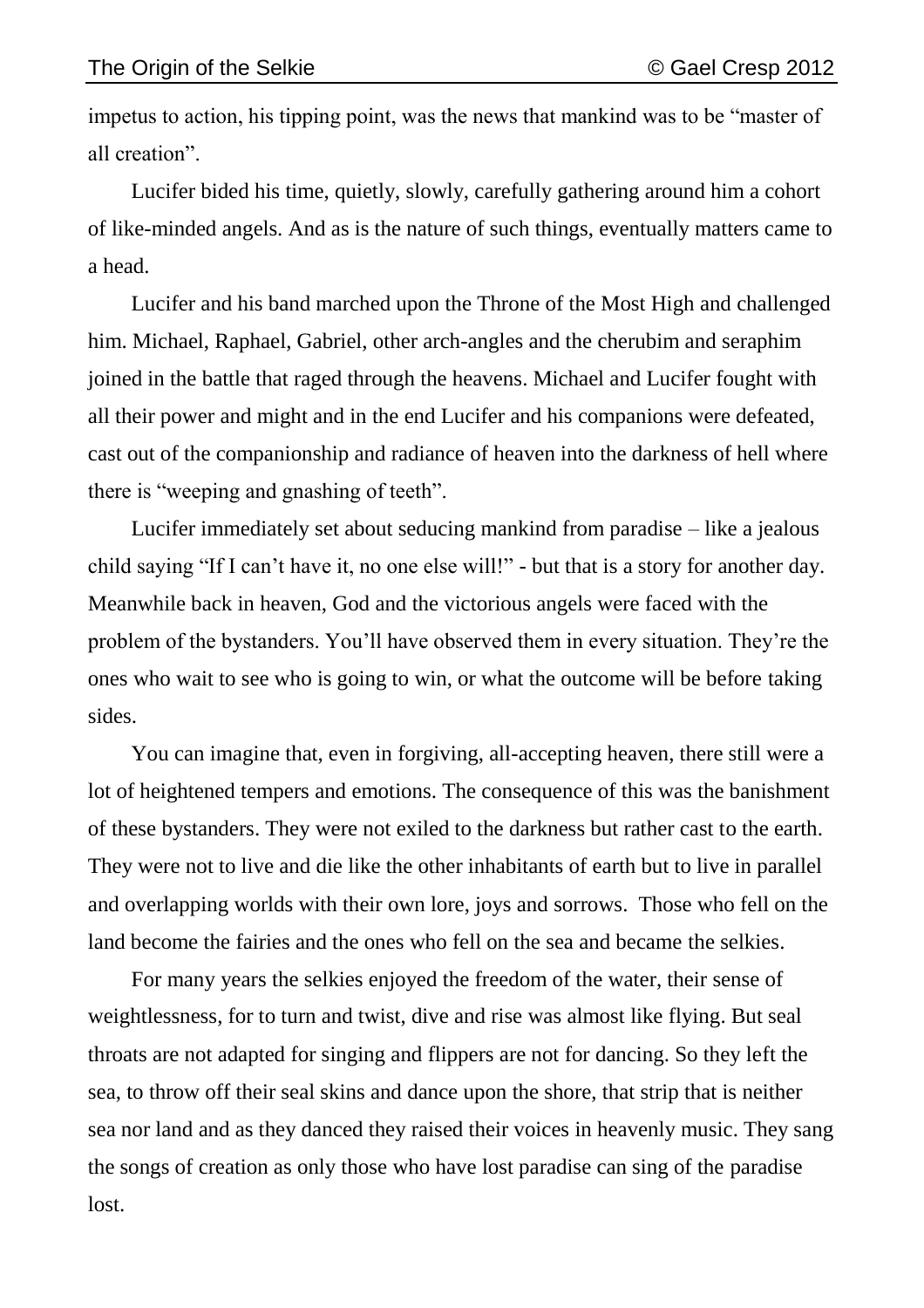But as the years passed an even greater sorrow came upon them: all around they could see the ordinary seals raising pups, the fish laying eggs, the cormorant, gull and albatross teaching their young to fly and to fish; they saw some of their number taken by sharks – for even immortality cannot protect one from the teeth of the predator of the deep.

And so their singing became imbued also with their tragic longing for the children denied them and lovers lost to them.

Any mortal who hears their voices had better be like Ulysses, tied to a mast with the strongest of ropes in a boat rowed by the deafest of crews, or he too will be drawn to his doom; to love and hate, to find his soul-mate in the selkie and loose her, and often his child with her, to the deep black waters of the cold North Sea.

As the ages passed female selkies discovered that they could live upon the land for long enough to get with child and, if they birthed the child in the sea or returned to the sea before the child was weaned, that child would become a selkie.

But over the same eons men discovered that finding and hiding the skin of the selkie trapped his woman on the land. Of course there was a price for this: the selkie wife, although loving and attentive to her children, gradually wasted away. Her joy in her union with the man turned to bitterness. Her eyes grew large in her face, her skin became dry and brittle and she spent her days searching for her seal-skin and her nights walking the shore lamenting the loss of her selkie family.

And if she found the skin? One kiss for each child and, taking only the unweaned babe, down to the shore she went to plunge into the rolling waves of the black waters of the cold North Sea. But not to live in happiness – even as her body revived and her soul rejoiced she also wept as each day she returned to the shore to glimpse the children, the children of her flesh and blood, who had been left weeping upon the shore.

You can still see the decedents of the selkies today: children born with webbed toes and fingers who are skilled with fishing and show an uncanny knowledge of the